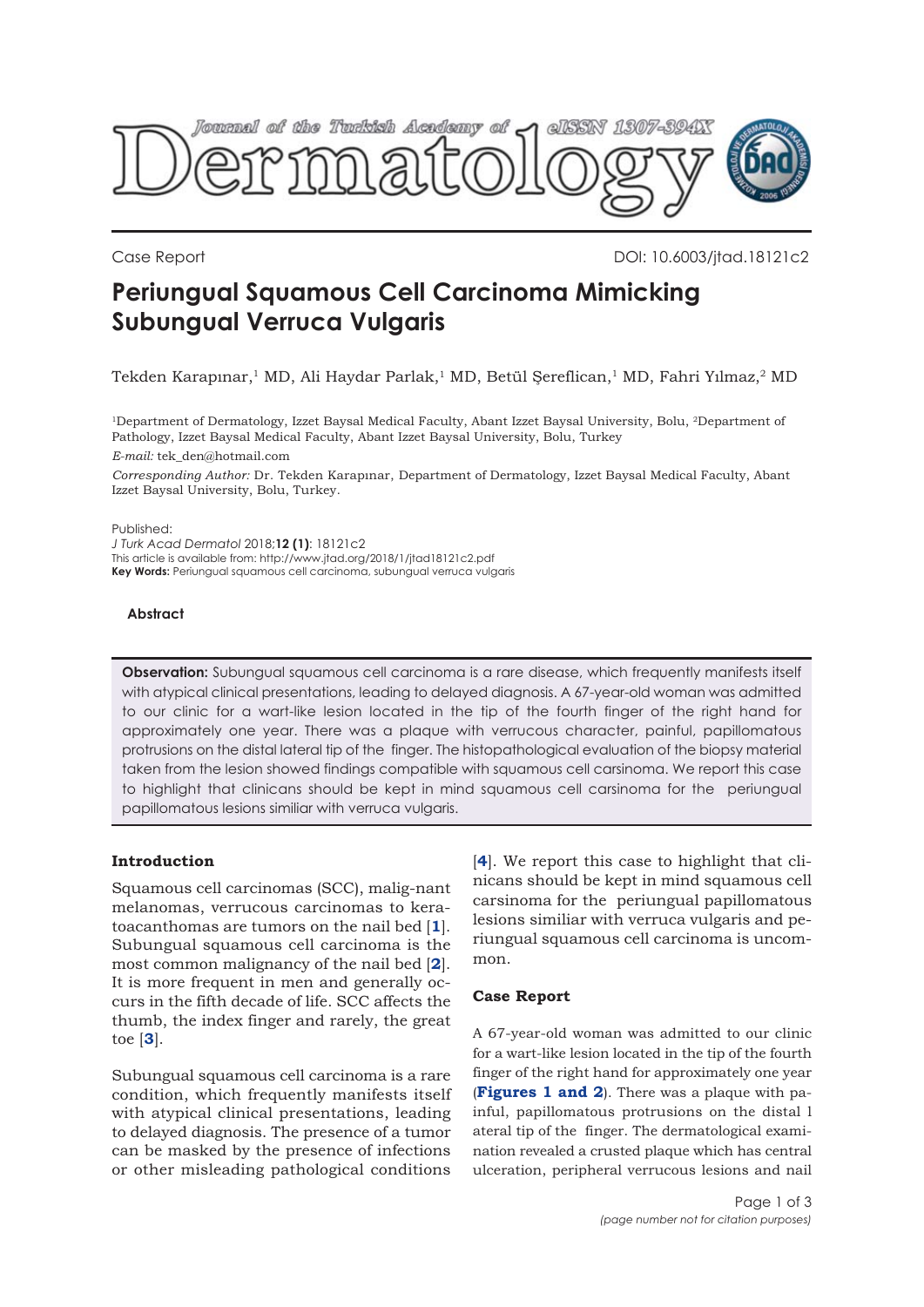<span id="page-1-0"></span>*J Turk Acad Dermato*l 2018; **12(1)**: 18121c2. http://www.jtad.org/2018/1/jtad18121c2.pdf



Figure 1. A crusted plaque which has central ulceration, peripheral verrucous lesions and nail deformity

deformity. The patient was diagnosed with wart at the outside center and had cryotherapy. Histopathological examination revealed a tumor formation on the surface of the ulcer-fibrin-like tissue with cells showing localized keratinization, which showed stromal invasion under the epithelium. The tumor consisted of large, hyperkromatic nucleus, prominent nucleoli, large eosinophilic cytoplasmic cells, and mitosis (**Figure 3**). Immunohistochemical studies performed revealed p63 positive, S100 and HMB-45 negative in tumor cells. The histopathological evaluation of the biopsy material taken from the lesion showed findings compatible with squamous cell carsinoma. According to the result of the punch biopsy, the patient was consulted to the plastic surgery.

### **Discussion**

Cutaneous squamous cell carcinoma accounts for approximately 20% of all nonmelanoma skin cancer, and its incidence is increasing worldwide but periungual SCC is uncommon



**Figure 3.** H&E, x200; The tumor is composed of large cytoplasmic cells with large hyperchromatic nuclei and prominent nucleoli, with mitosis and necrosis



**Figure 2.** Close-up view of the lesion

[**[5](#page-2-0)**]. Squamous cell carcinoma(SCC) of the nail bed is usually a low-grade malignancy that rarely metastases, but may invade the distal phalanx [**[6](#page-2-0)**].

Squamous cell carcinoma can simulate pyogenic granuloma, onychomycosis, keratoacanthoma, other tumors, warts, paronychia or trauma [**[4](#page-2-0)**].

The etiolology of subungual squamous cell carcinoma is not exactly known. Subungual squamous cell carcinoma has been associated with radiation, chronic infection, chronic paronychia, HPV infection, arsenic ingestion, ta r, minerals, trauma, congenital ectodermal dysplasia and sodium hypochlorite. Smokers may also have an increased predisposition [**[4,6](#page-2-0)**].

Initial symptoms of such a neoplasm may include swelling, inflammation, ingrown nail, dyschromia of the nail plate, erythema, nail seperation, nail dystrophy, bleeding and pain [**[7](#page-2-0),[8](#page-2-0),[9](#page-2-0)**]. Early lesions imitate paronychia or verruca vulgaris. This disease is more common in men after the 5th decade. Common locations are the thumb and longer fingers, but the smaller fingers or toes may be affected [**[7](#page-2-0)**].

Affected individuals are usually 70 to 80 years old. Digits of the hand ( especially, one digit ) are involved more frequent than those of the feet. Involvement of multiple digits are rare. The thumb and especially the distal phalanges are most frequently affected [**[4](#page-2-0)**].

Kreuter et al. detected that most periungual SCCs are associated with α-HPV infections other than HPV16. The high proliferative activity assessed by Ki67 immunostaining may be an important factor underlying the aggressive behaviour and high recurrence rate of periun-